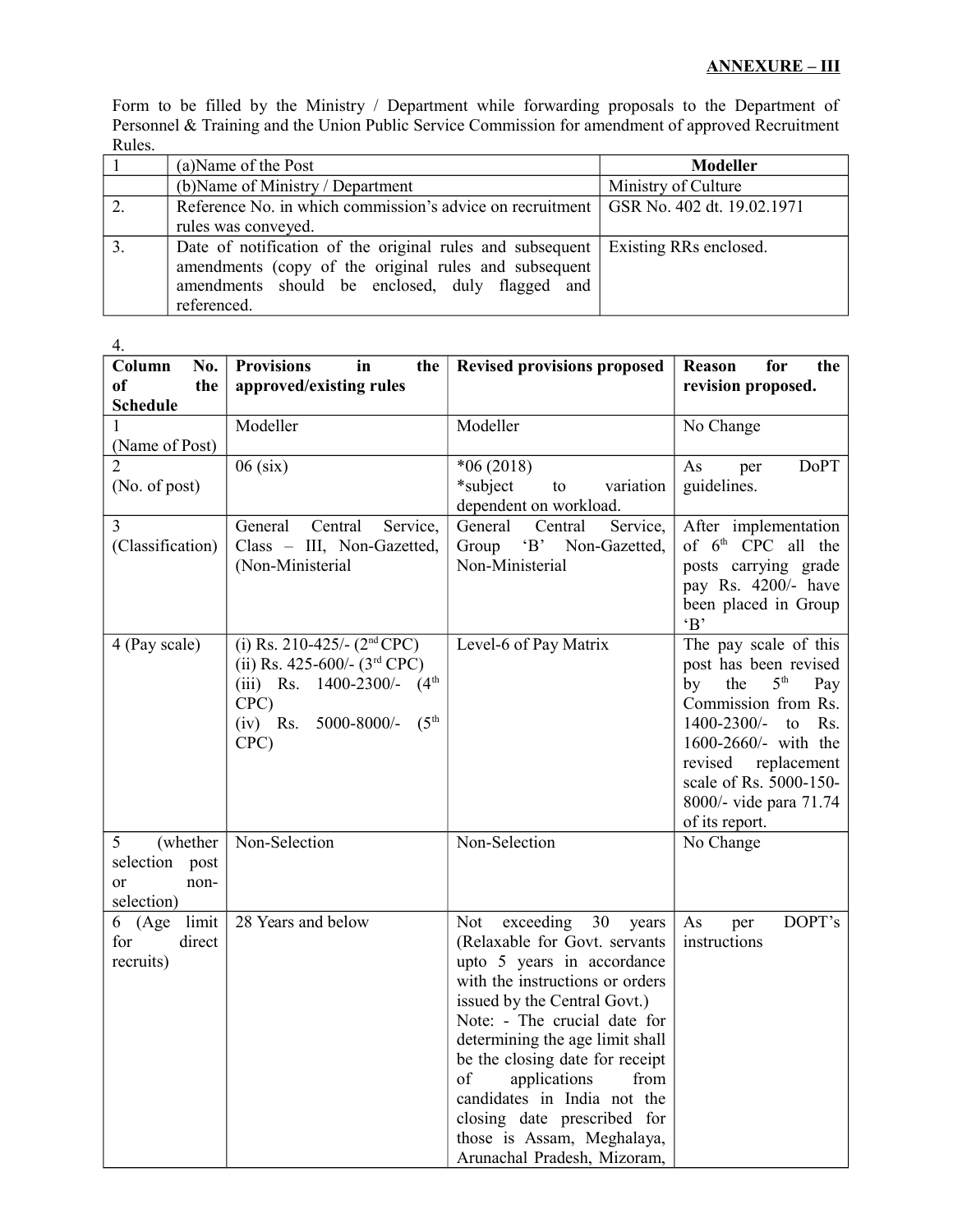| 7 (Educational<br>other<br>and<br>qualifications<br>required<br>for<br>direct recruits)                                                                              | i) Matriculation or equivalent<br>examination passed<br>ii) Diploma in Modelling and<br>Sculpture from a recognized<br>Government Institution.<br>iii) Three years experience in<br>Modeling<br>studio<br>and<br>a<br>experience in casting<br>and<br>moulding. | Sikkim,<br>Ladakh<br>Tripura,<br>Division of $J \& K$ State.<br>Lahaul & Spiti District and<br>Division<br>Pangi<br>Sub<br>of<br>Chamba District of Himachal<br>Pradesh, Andaman & Nikobar<br>Islands or Lakshadweep<br><b>Essential</b><br>Bachelor of Fine Arts<br>i)<br>(Sculpture) from recognized<br>University / Institution.<br>ii) One year experience in<br>realistic<br>work<br>from<br>recognized Institute<br>Note: 1. Qualification<br>are<br>relaxable at the discretion of<br>competent authority in the<br>case of candidates otherwise<br>well qualified.<br>Note: 2. The qualification $(S)$<br>regarding experience is / are<br>relaxable at the discretion of<br>the competent authority in the<br>case of candidates belonging<br>Scheduled Castes<br><sub>or</sub><br>to<br>Scheduled Tribes, if at any<br>of<br>selection,<br>the<br>stage<br>competent authority is of the<br>opinion that sufficient number<br>candidates<br>of<br>these<br>from | <b>Essential</b><br>Post<br>has<br>been<br>i)<br>placed in Group 'B' &<br>accordingly<br>qualifications<br>have<br>been increased in view<br>of<br>DOPT's<br>instructions<br>ii) $EQ - iii$ relaxed as<br>experience of one year<br>in view of advice of<br>SSC in their letter No.<br>7/40/2013 DSP dated<br>03.06.2013. |
|----------------------------------------------------------------------------------------------------------------------------------------------------------------------|-----------------------------------------------------------------------------------------------------------------------------------------------------------------------------------------------------------------------------------------------------------------|---------------------------------------------------------------------------------------------------------------------------------------------------------------------------------------------------------------------------------------------------------------------------------------------------------------------------------------------------------------------------------------------------------------------------------------------------------------------------------------------------------------------------------------------------------------------------------------------------------------------------------------------------------------------------------------------------------------------------------------------------------------------------------------------------------------------------------------------------------------------------------------------------------------------------------------------------------------------------|---------------------------------------------------------------------------------------------------------------------------------------------------------------------------------------------------------------------------------------------------------------------------------------------------------------------------|
|                                                                                                                                                                      |                                                                                                                                                                                                                                                                 | requisite experience are not<br>likely to be available to fill up<br>the vacancy reserved for them                                                                                                                                                                                                                                                                                                                                                                                                                                                                                                                                                                                                                                                                                                                                                                                                                                                                        |                                                                                                                                                                                                                                                                                                                           |
| 8<br>(whether<br>age/education<br>qualifications<br>prescribed for<br>direct recruits<br>will apply in<br>the<br>case<br>of<br>promotees)                            | N <sub>o</sub>                                                                                                                                                                                                                                                  | N <sub>o</sub>                                                                                                                                                                                                                                                                                                                                                                                                                                                                                                                                                                                                                                                                                                                                                                                                                                                                                                                                                            | No Change                                                                                                                                                                                                                                                                                                                 |
| 9 (Period<br>of<br>if<br>probation,<br>any)                                                                                                                          | Two years                                                                                                                                                                                                                                                       | Two years                                                                                                                                                                                                                                                                                                                                                                                                                                                                                                                                                                                                                                                                                                                                                                                                                                                                                                                                                                 | No Change                                                                                                                                                                                                                                                                                                                 |
| 10 (Method of<br>recruitment<br>whether<br>by<br>Direct<br>recruitment or<br>by promotion<br><sub>or</sub><br>by<br>deputation<br>absorption and<br>percentage<br>of | 25% by promotion and 75%<br>by direct recruitment                                                                                                                                                                                                               | 100% by Direct Recruitment.                                                                                                                                                                                                                                                                                                                                                                                                                                                                                                                                                                                                                                                                                                                                                                                                                                                                                                                                               | Feeder grade post of<br>Jr. Modeller does not<br>exist for the last 30<br>years.                                                                                                                                                                                                                                          |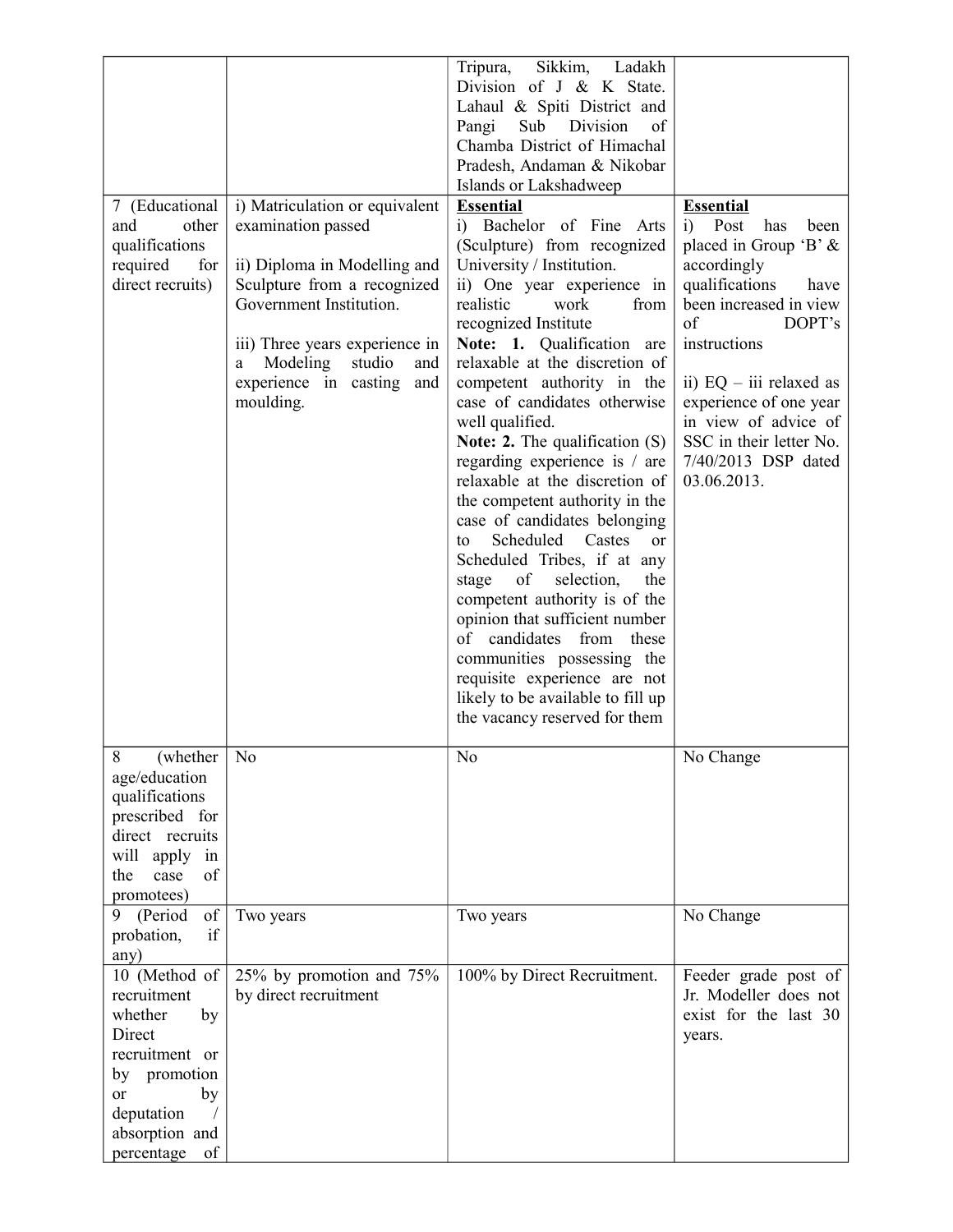| vacancies to be<br>filled<br>by<br>various<br>method)                                                                                                             |                                                                           |                                                                                                                                                                                                                                                                |                                                                                                                                                                                                                                                                                          |
|-------------------------------------------------------------------------------------------------------------------------------------------------------------------|---------------------------------------------------------------------------|----------------------------------------------------------------------------------------------------------------------------------------------------------------------------------------------------------------------------------------------------------------|------------------------------------------------------------------------------------------------------------------------------------------------------------------------------------------------------------------------------------------------------------------------------------------|
| 11 (In case of<br>recruitment by<br>promotion/<br>deputation/<br>absorption<br>grades<br>from<br>which<br>promotion<br>deputation<br>absorption<br>to<br>be made) | <b>Promotion:</b><br>Junior Modeller with 3 years<br>service in the Grade | Not applicable.                                                                                                                                                                                                                                                | Presently<br>Feeder<br>of<br>grade post<br>Jr.<br>Modeller<br>does<br>not<br>exist for the last 30<br>years.                                                                                                                                                                             |
| 12 (If a DPC<br>exists, what is<br>the<br>composition)                                                                                                            | Class<br>III<br>Departmental<br><b>Promotion Committee</b>                | B<br>Group<br>Departmental<br>Committee for confirmation<br>1) Director / Deputy Secretary<br>(Museum),<br>Ministry<br>of<br>Culture - Chairman<br>2) Director (C&A), National<br>Museum - Member<br>3) Under Secretary (M-I),<br>Ministry of Culture – Member | After implementation<br>$6^{\rm th}$<br>$\sigma$ f<br><b>CPC</b><br>posts<br>having grade pay Rs.<br>$4200/-$<br>have<br>been<br>placed in Group 'B'.<br>Accordingly<br>Departmental<br>Committee<br>for<br>confirmation<br>is<br>proposed on the lines<br>of existing Group 'B'<br>DPC. |
| 13<br>(Circumstance<br>which<br>in<br><b>UPSC</b><br>be<br>to<br>consulted<br>in<br>making<br>recruitment)                                                        | Not Applicable                                                            | Not Applicable                                                                                                                                                                                                                                                 | No Change                                                                                                                                                                                                                                                                                |

14.

Name, address and telephone (Shri S. K. Singh)<br>
Numbers of Ministry's Representatives Under Secretary (M-I) Numbers of Ministry's Representatives<br>
With whom these proposals may be discussed,<br>
Ministry of Culture, Shastri With whom these proposals may be discussed, If necessary for classification / early Bhawan, New Delhi

Off. Ph. No. 011-23380136

Signature of the officer Sending the proposals Telephone No.

Date: July, 2018.

Place: New Delhi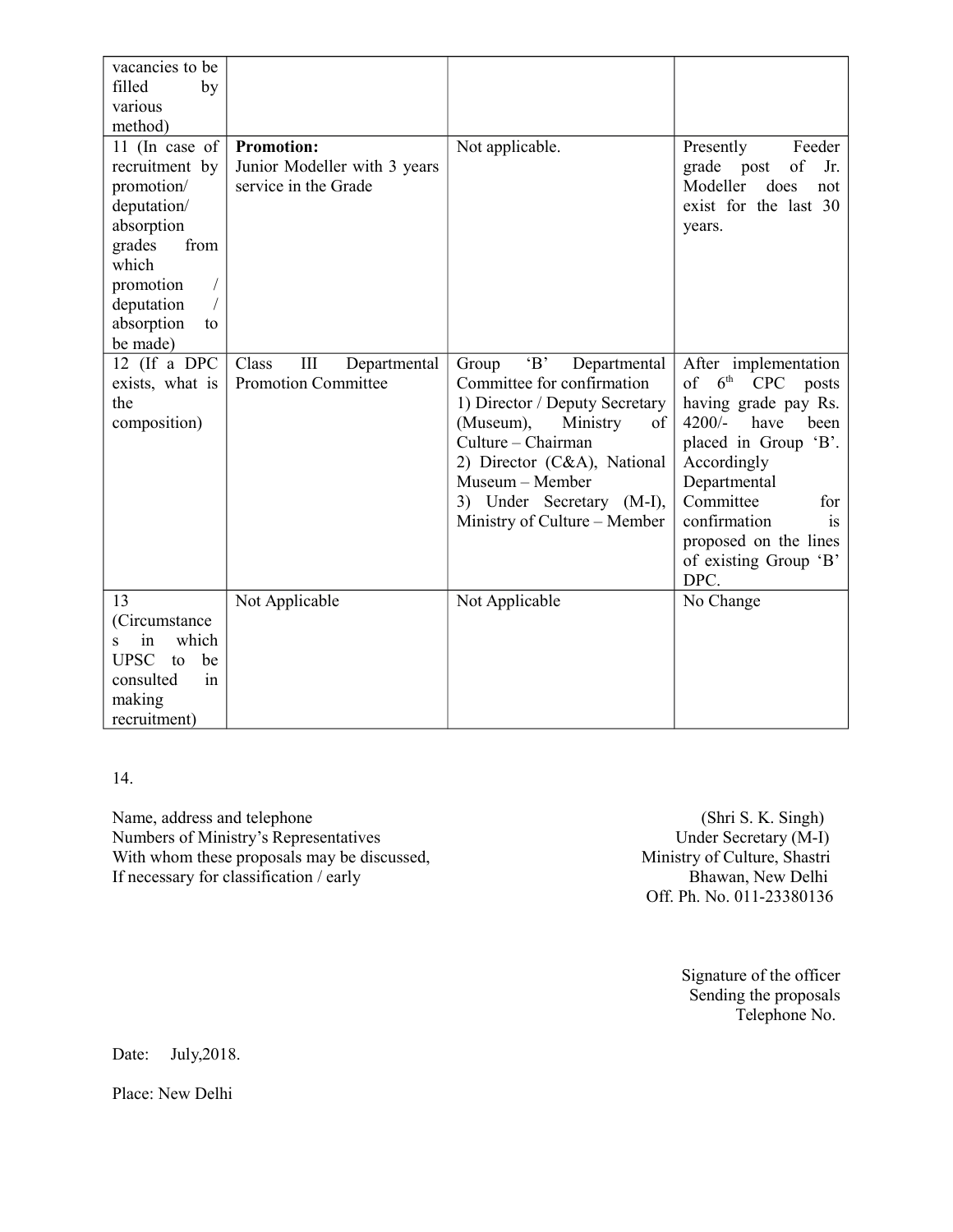## **ANNEXURE-I**

## **SCHEDULE**

| <b>Name</b><br>of<br>Post | <b>No. of Post</b> |          | <b>Classification</b> | Level in the Pay<br><b>Matrix</b> | Whether<br>selection | Age limit for direct recruits                                                 | qualifications<br><b>Educational</b><br>other<br>and<br>required for direct recruits.                      |  |
|---------------------------|--------------------|----------|-----------------------|-----------------------------------|----------------------|-------------------------------------------------------------------------------|------------------------------------------------------------------------------------------------------------|--|
|                           |                    |          |                       |                                   | post or non          |                                                                               |                                                                                                            |  |
|                           |                    |          |                       |                                   | - selection          |                                                                               |                                                                                                            |  |
|                           |                    |          |                       |                                   | post                 |                                                                               |                                                                                                            |  |
|                           |                    |          |                       |                                   | Э                    |                                                                               |                                                                                                            |  |
| Modeller                  | $*6(Six) 2018$     |          | Central<br>General    | Level-6                           | Non                  | Not exceeding 30 years (relaxable for Govt.                                   | <b>Essential</b>                                                                                           |  |
|                           | *Subject           | to l     | Service Group 'B'     |                                   | Selection            | servant up to 5 years in accordance with the                                  |                                                                                                            |  |
|                           | variation          |          | Non-Ministerial       |                                   |                      | instructions or orders issued by the Central                                  | Bachelor of Fine Arts (Sculpture) from<br>$\mathbf{i}$                                                     |  |
|                           | depending          | $\alpha$ |                       |                                   |                      | Govt.)                                                                        | recognized University / Institution; and                                                                   |  |
|                           | workload           |          |                       |                                   |                      |                                                                               |                                                                                                            |  |
|                           |                    |          |                       |                                   |                      |                                                                               | <b>Note:</b> - The crucial date for determining the $\vert$ ii) One year experience in realistic work from |  |
|                           |                    |          |                       |                                   |                      | age limit shall be the closing date for receipt $\vert$ recognized Institute  |                                                                                                            |  |
|                           |                    |          |                       |                                   |                      | of applications from candidates in India not                                  |                                                                                                            |  |
|                           |                    |          |                       |                                   |                      |                                                                               | the closing date prescribed for those is Note: 1. Qualification are relaxable at the                       |  |
|                           |                    |          |                       |                                   |                      | Assam, Meghalaya, Arunachal Pradesh,                                          | discretion of competent authority for reasons to                                                           |  |
|                           |                    |          |                       |                                   |                      |                                                                               | Mizoram, Tripura, Sikkim, Ladakh Division   be recorded in writing in the case of candidates               |  |
|                           |                    |          |                       |                                   |                      | of J & K State. Lahaul & Spiti District and $\vert$ otherwise well qualified. |                                                                                                            |  |
|                           |                    |          |                       |                                   |                      | Pangi Sub Division of Chamba District of                                      |                                                                                                            |  |
|                           |                    |          |                       |                                   |                      | Himachal Pradesh, Andaman & Nikobar                                           |                                                                                                            |  |
|                           |                    |          |                       |                                   |                      | Islands or Lakshadweep                                                        |                                                                                                            |  |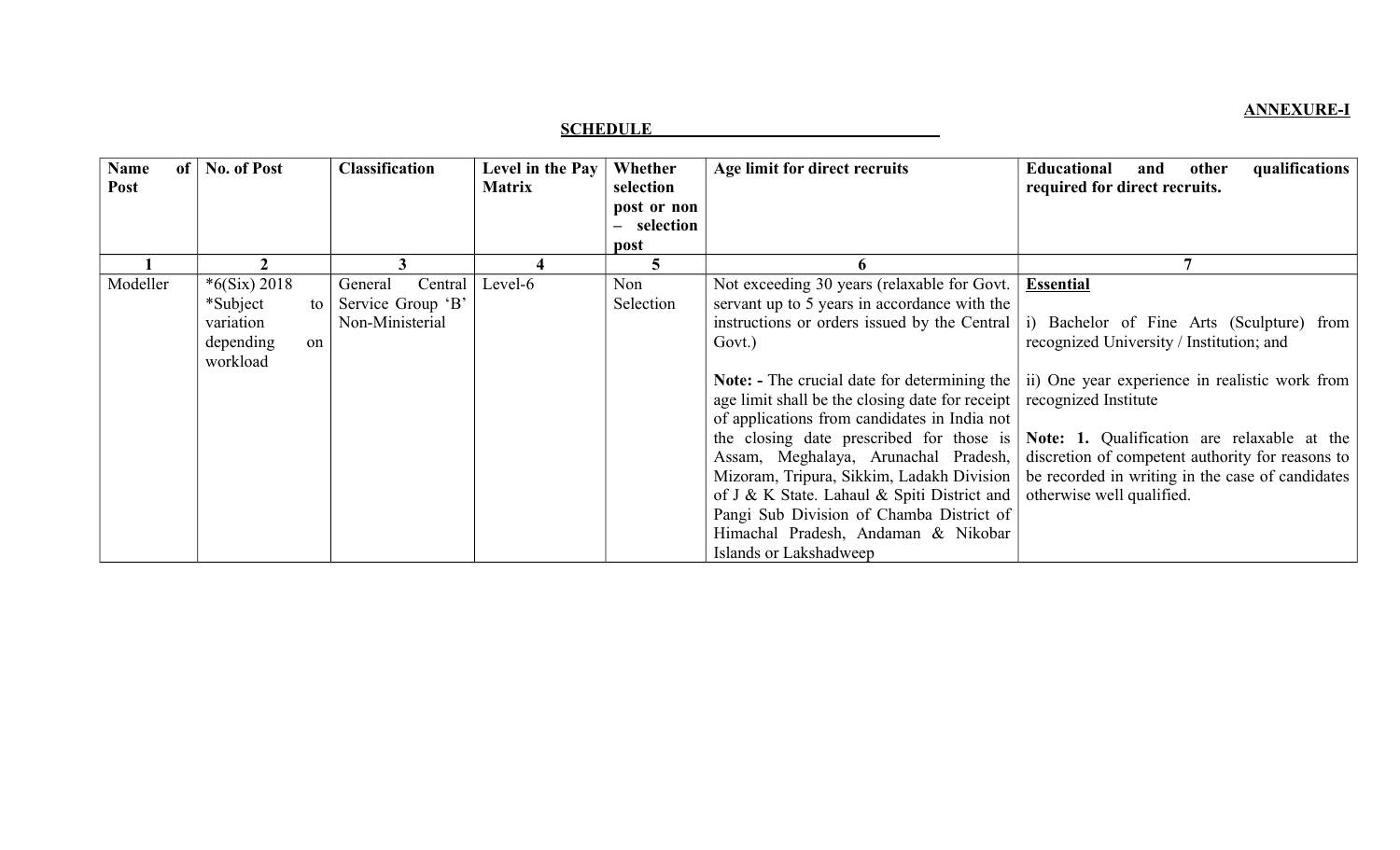| Whether age<br>and<br>educational<br>qualification<br>s prescribed<br>direct<br>for<br>recruits will<br>apply in the<br>of<br>case<br>promotes | Period<br>- of<br>probation,<br>if any | Method<br>recruitment.<br>of<br>Whether<br>direct  <br>$\mathbf{b} \mathbf{y}$<br>recruitment<br><b>or</b><br>by<br>promotion or by deputation<br>transfer & percentage of<br>the vacancies to be filled by<br>various methods | deputation/ transfer. Grades from<br>which promotion deputation transfer<br>to be made | In case of recruitment by promotion/ If a Departmental Promotion Committee exists, Circumstances<br>what is its composition                                                                                                                     | $\mathbf{in}$<br>which Union Public<br><b>Service Commission is</b><br>to be consulted in<br>making recruitment |
|------------------------------------------------------------------------------------------------------------------------------------------------|----------------------------------------|--------------------------------------------------------------------------------------------------------------------------------------------------------------------------------------------------------------------------------|----------------------------------------------------------------------------------------|-------------------------------------------------------------------------------------------------------------------------------------------------------------------------------------------------------------------------------------------------|-----------------------------------------------------------------------------------------------------------------|
| 8                                                                                                                                              | 9                                      | 10                                                                                                                                                                                                                             | 11                                                                                     | 12                                                                                                                                                                                                                                              | 13                                                                                                              |
| Not<br>Applicable                                                                                                                              | Two years                              | 100% by Direct Recruitment.                                                                                                                                                                                                    | Not applicable.                                                                        | Group 'B' Departmental Committee for confirmation<br>1) Director / Deputy Secretary (Museum), Ministry of<br>Culture – Chairman<br>2) Director ( $C&A$ ), National Museum – Member<br>3) Under Secretary (M-I), Ministry of Culture –<br>Member | Not Applicable                                                                                                  |